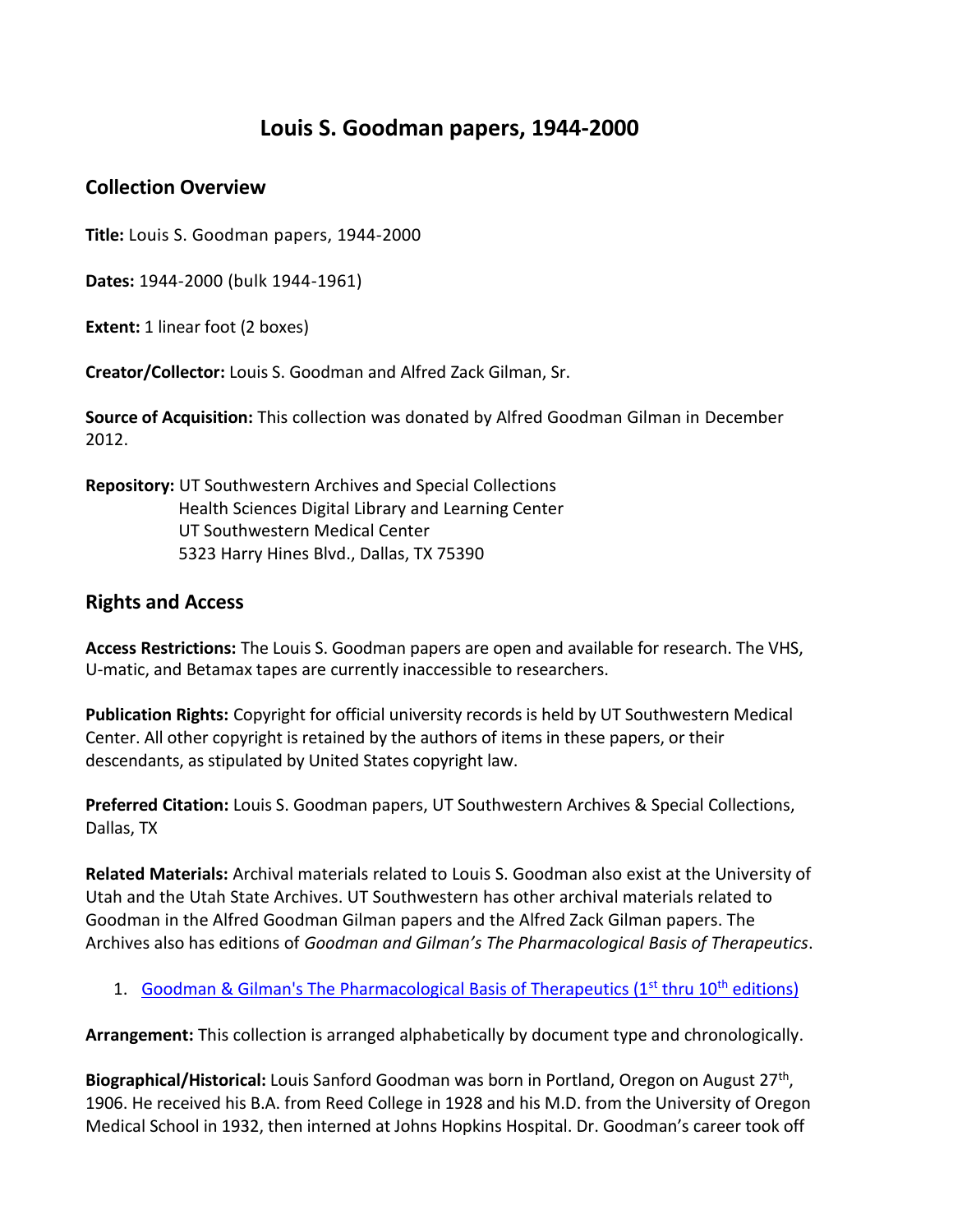after joining Yale School of Medicine, where he met colleague Dr. Alfred Gilman, Sr. Together, Goodman and Gilman pioneered research on the use of nitrogen mustard in cancer treatment in 1942, as well as published *The Pharmacological Basis of Therapeutics* in 1941. This book, which was over 1,200 pages long, solidified pharmacology as a legitimate field in medicine and became known as the "blue bible of pharmacology." In 1944, Dr. Goodman moved to Salt Lake City to become the first chair of the department of pharmacology at the University of Utah, College of Medicine, where he conducted research on the paralysis effects of curare. After the wild success of *The Pharmacological Basis of Therapeutics*, Dr. Goodman and Dr. Gilman published an updated second edition of the book in 1955 and continued to collaborate on new editions until Dr. Gilman's passing in 1984. Dr. Goodman retired as chairman of the department of pharmacology in 1971. He died on November 19, 2000.

**Scope and Contents:** This collection mostly consists of correspondence between Dr. Louis Goodman, Dr. Alfred Zack Gilman Sr., and the Macmillan Company about the creation of the second edition of *The Pharmacological Basis of Therapeutics*. Although the first edition was successful, the second edition took Dr. Goodman and Dr. Gilman almost nine years to complete because of the new information in the field of pharmacology. Their letters discuss their changes to the book and their editing process. The correspondence also contains letters to colleagues and former students asking if they would like to contribute to the third edition of *The Pharmacological Basis of Therapeutics*, as well as reviews and corrections from readers*.* There is additionally some biographical information about Dr. Goodman, including an article from the University of Utah, some photographs, and his obituary.

Also included in the collection are 2 U-matic tapes, 3 VHS tapes, 1 Betamax tape, and 2 DVDs relating to Dr. Gilman and Dr. Goodman. The U-matic tapes, the Betamax tape, and the DVDs contain interviews from both Dr. Gilman and Dr. Goodman conducted by Dr. Harry Green. In the interviews, Dr. Gilman and Dr. Goodman separately discuss their careers and share recollections about the origins of *The Pharmacological Basis of Therapeutics.* Lastly, there are programs and remembrances from Dr. Gilman's memorial service in 1984.

#### **Box and Folder List**

Box 1

Folder 1: Article: Sixth Edition of the "blue bible" finds Goodman in the pink, 1980-1981 Folder 2: Correspondence, 1944, 1946 Folder 3: Correspondence, 1947 Folder 4: Correspondence, 1948 Folder 5: Correspondence, 1949 Folder 6: Correspondence, 1950 Folder 7: Correspondence, 1951 Folder 8: Correspondence, 1952-1955 Folder 9: Correspondence, 1956-1958 Folder 10: Correspondence, 1959 Folder 11: Correspondence, 1960-1961